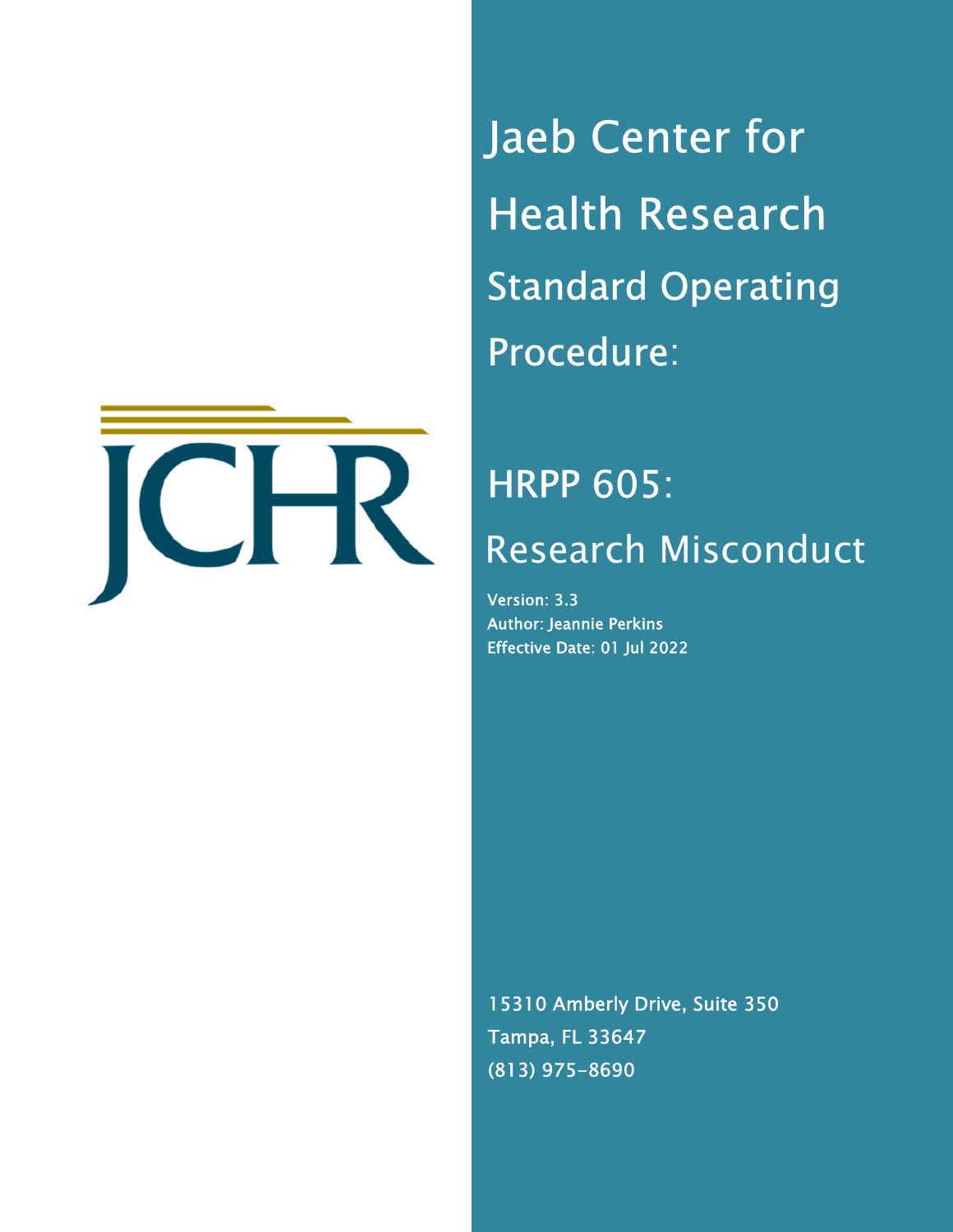# **Version History**

| <b>Version</b> | <b>Author</b>                                                                                       | Approver        | <b>Effective Date</b> | <b>Revision Description</b>                                                                            |
|----------------|-----------------------------------------------------------------------------------------------------|-----------------|-----------------------|--------------------------------------------------------------------------------------------------------|
| 1.0            | Lesley Zajac                                                                                        | N/A             | 31 Oct 2008           | Initial development of procedure                                                                       |
| 2.0            | Lesley Zajac                                                                                        | N/A             | 01 Jan 2012           | Added notification of OHRP into procedures                                                             |
| 2.1            | Jennifer Neal-Jimenez                                                                               | N/A             | 28 Jan 2016           | Clarified job title of person responsible for reporting                                                |
| 2.2            | Jeannie Perkins;<br>Jasmine Conner; Kirra<br>Meserve                                                | Jeannie Perkins | 19 Jan 2018           | Formatting; added version history, added required training;<br>added definition of research misconduct |
| 3.0            | Jeannie Perkins; Kirra<br>Meserve; Jonathan<br>Sibayan; Zachary Duff;<br>Adam Glassman; Roy<br>Beck | Jeannie Perkins | 13 Aug 2019           | Revised all processes and procedures for clarity and provided<br>template reports and notifications    |
| 3.1            | Jeannie Perkins                                                                                     | Jeannie Perkins | 10 Nov 2020           | Defined PHS; other minor edits                                                                         |
| 3.2            | Jennifer Caetano                                                                                    | Jeannie Perkins | 12 Sep 2021           | <b>Updated links</b>                                                                                   |
| 3.3            | Zachary Duff                                                                                        | Jeannie Perkins | 01 Jul 2022           | Updated to disseminate for 3-year training requirement; other<br>minor edits.                          |

<u>ish</u>

**Report**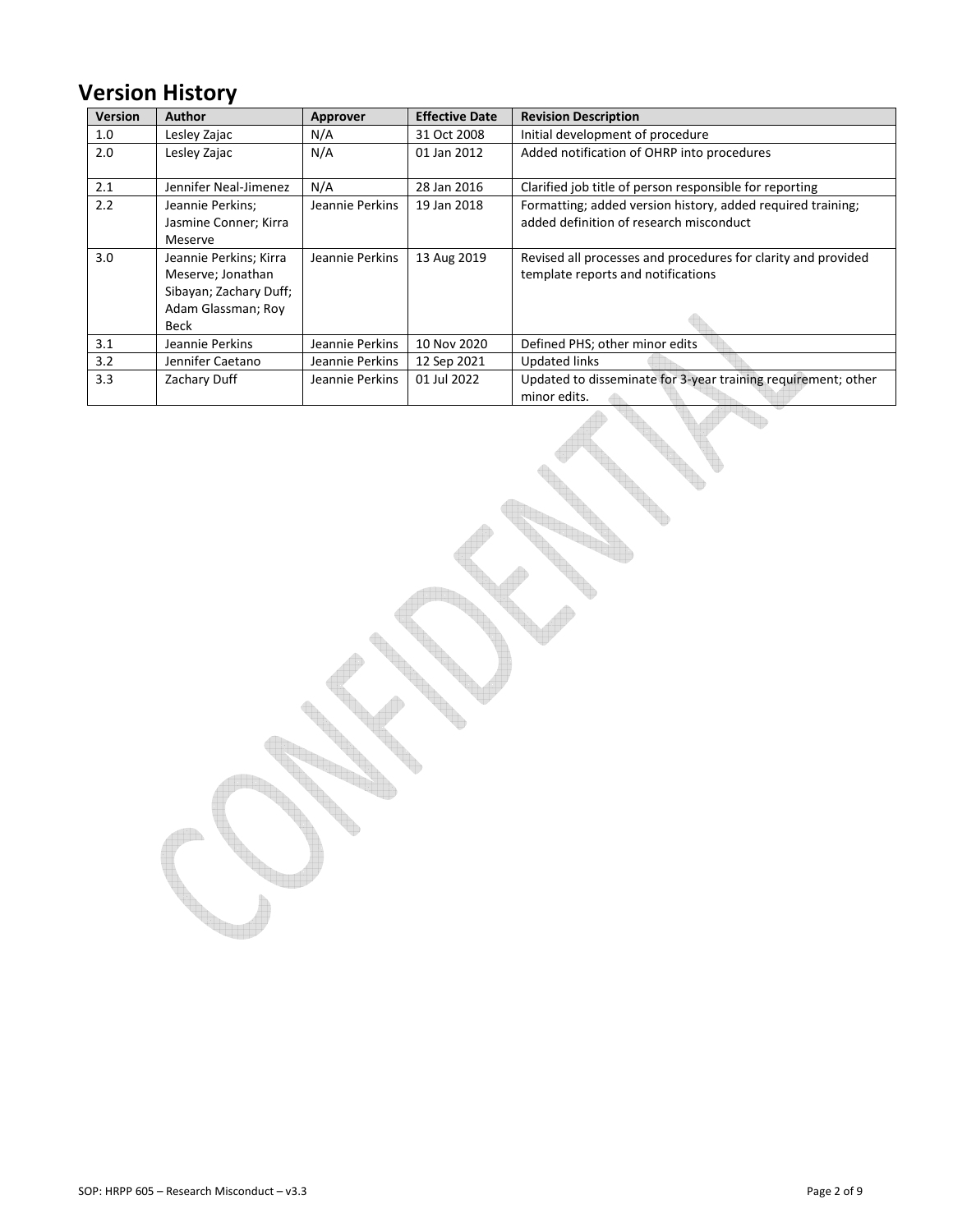# **Contents**

| 2. |     |  |  |
|----|-----|--|--|
| 3. |     |  |  |
| 4. |     |  |  |
| 5. |     |  |  |
| 6. |     |  |  |
| 7. |     |  |  |
|    | 7.1 |  |  |
|    | 7.2 |  |  |
|    | 7.3 |  |  |
|    | 7.4 |  |  |
|    | 7.5 |  |  |
|    | 7.6 |  |  |
|    |     |  |  |

<u>isk</u>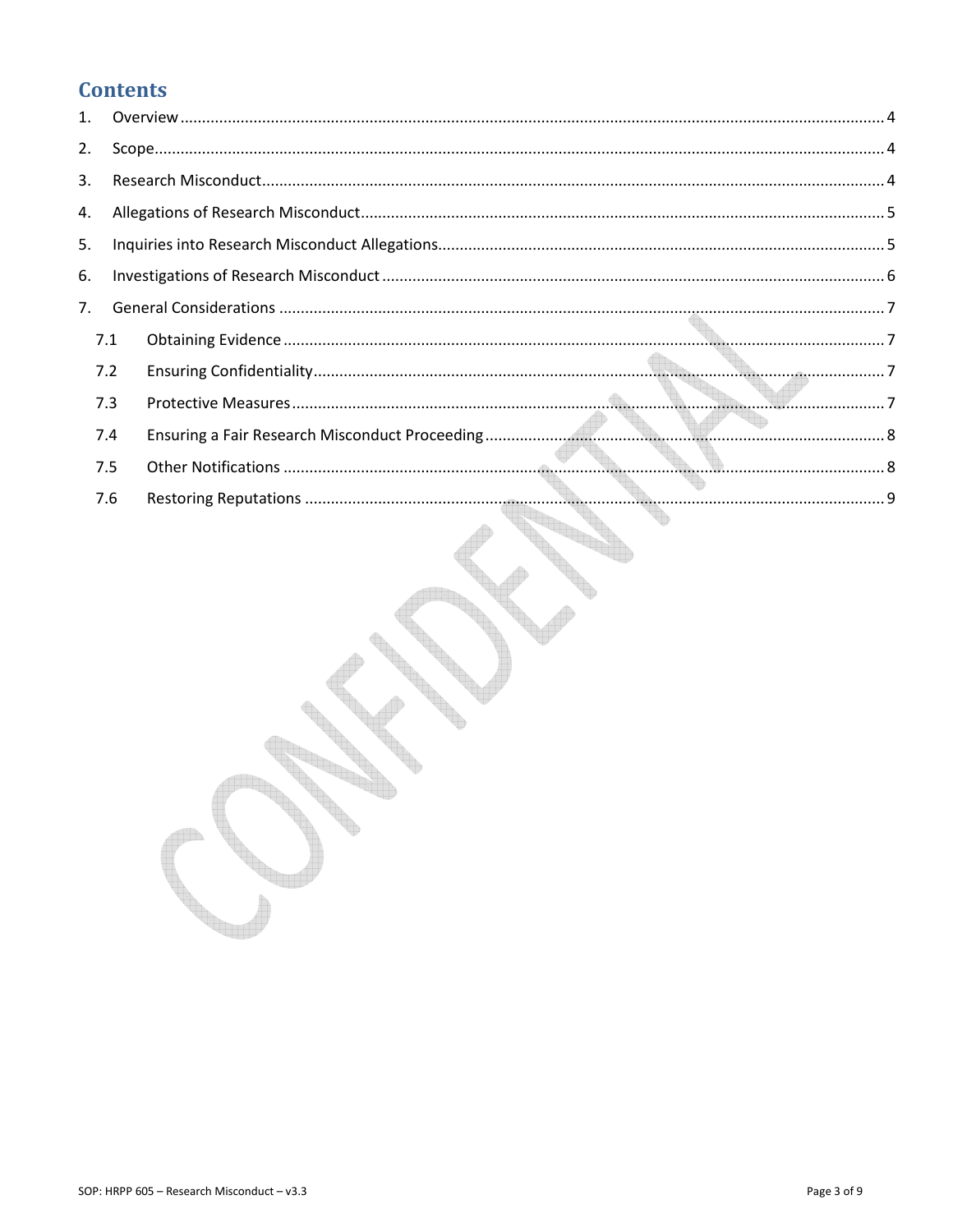## **1. Overview**

This standard operating procedure (SOP) describes how the Jaeb Center for Health Research (JCHR) intends to meet the requirements of the federal regulations on Research Misconduct in accordance with the JCHR HRPP/IRB Policy 2017.12/14 – Research Misconduct. All terms and definitions herein are consistent with those used in 42 CFR 93, Public Health Service Policies on Research Misconduct.

Each institution that applies for or receives funding or support from the federal government for research or other related activities must identify, manage and report research misconduct allegations under such research related activities. The main responsibility for the receipt, inquiry, investigation and reporting of allegations of research misconduct (herein referred to as "proceedings") falls to the JCHR Director of the Human Research Protection Program (HRPP). Once JCHR has made the determination to conduct an investigation, a copy of the official inquiry report must be sent to the JCHR Institutional Review Board (IRB) Office, the Office of Research Integrity (ORI), and/or other funders as applicable. The JCHR IRB members will determine if IRB coverage will be suspended or terminated for any JCHR investigators or clinical sites/site investigators in cases where the JCHR IRB is providing coverage for clinical sites. The Director of the HRPP will ensure reporting (as required) of any suspension or termination of research activities to the Office for Human Research Protections (OHRP) and the Food and Drug Administration (FDA) as applicable. In addition, other funders may have specific reporting requirements. Further, in accordance with the Reliance Agreements established with local IRBs, the JCHR IRB may also need to report to the local IRBs.

For individuals not employed by JCHR (independent contractors) or for institutions other than JCHR that do not have a formally designated institutional official responsible for overseeing research misconduct inquiries and investigations, JCHR may take on that responsibility or utilize the services of a consortium or other qualified persons to fulfil the obligations of 42 CFR 93.306, and in accordance with established JCHR policies and procedures. The consortium will be a group of qualified persons that will conduct the research misconduct proceedings herein on behalf of JCHR.

#### **2. Scope**

The JCHR employees who are required to read and sign-off on this SOP:

- All JCHR Staff
- JCHR IRB Members (documented with a training memo)

## **3. Research Misconduct**

In accordance with JCHR's Research Misconduct policy, and per 42 CFR 93.103, "Research Misconduct" means: Any fabrication, falsification, or plagiarism in proposing, performing, or reviewing research, or in reporting research results:

- 1. Fabrication is making up data or results and recording or reporting them
- 2. Falsification is manipulating research materials, equipment, or processes, or changing or omitting data or results such that the research is not accurately represented in the research record
- 3. Plagiarism is the appropriation of another person's ideas, processes, results, or words without giving appropriate credit.

*NOTE: Research misconduct does not include honest error or differences of opinion.* 

In order to be a *finding of research misconduct* as described above, the following must have been demonstrated as identified during the inspection of the allegation: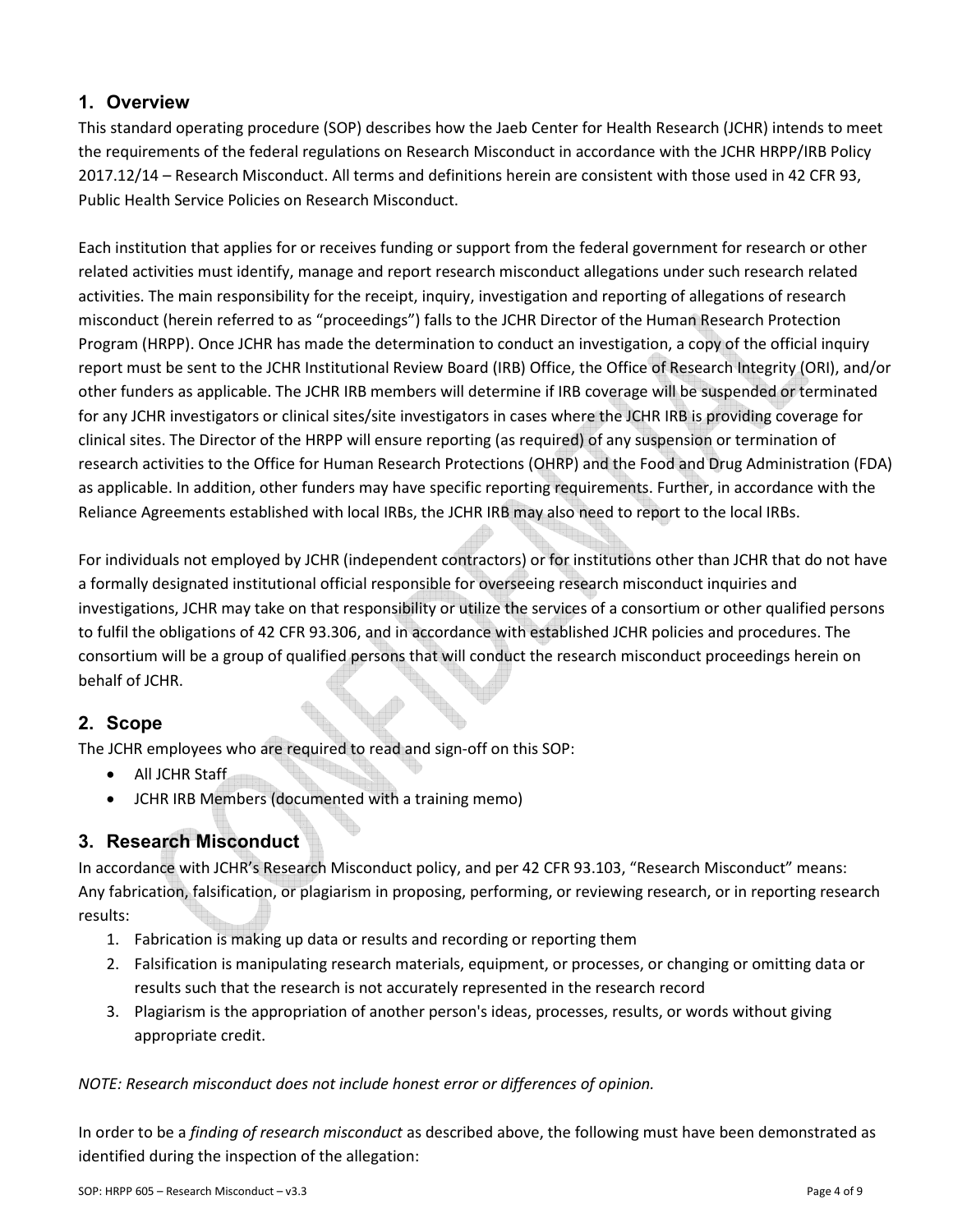- 1. There was a significant departure from accepted practices for the relevant research community;
- 2. The misconduct was committed intentionally, knowingly, or recklessly; *and*
- 3. The allegation can be proven by a preponderance of the evidence.

#### **4. Allegations of Research Misconduct**

While 42 CFR 93 specifically applies to research misconduct relating to federally supported research related activities, JCHR expects the reporting of and inquiry into research misconduct allegations about any JCHR employee or activity. The allegation should be sent directly to the Director of the HRPP, preferably in writing, as soon as misconduct is suspected. In the event that the allegation is against the Director of the HRPP or against his/her employee(s), the Chief Financial Officer (CFO) will follow this SOP as described, and manage the process as indicated for the Director of the HRPP to avoid conflict. The allegation shall contain the following:

- 1. Who the specific party is believed to be involved in the misconduct
- 2. What instance/issue/document is believed to be involved in the misconduct
- 3. The dates surrounding the misconduct
- 4. The specific project/protocol(s) involved, if applicable
- 5. The details/descriptions of the misconduct/why is it believed that misconduct has occurred
- 6. Any supporting documentation
- 7. Contact information for the reporting party making the allegation

The individual(s) making an allegation do not have to be certain that an instance meets the definition of research misconduct in order to report an allegation. If the individual(s) even suspect(s) in good faith that there might be misconduct, then an allegation should be made so that JCHR can make an inquiry.

The individual(s) making the allegation will not be penalized or retaliated against by JCHR for making an allegation in good faith. Consistent with JCHR's Whistleblower Policy, "any director, officer, or employee who has, in good faith, reported a concern of a violation will not be subject to retaliation by JCHR or any of its employees. By definition, retaliation includes intimidation, harassment, discrimination, blacklisting, or any other adverse employment (future or present) consequences. Moreover, any director, officer, or employee that retaliates against a reporter will be subject to disciplinary action up to and including termination of employment."

To the extent allowed by law, the identities of the party being evaluated for research misconduct ("respondent") and the individual(s) making the allegation will be maintained securely and confidentially. The Director of the HRPP shall ensure that there is not disclosure of any identifying information by the investigating consortium, except on a need to know basis (as required to conduct the proceeding and as required by federal agencies, IRBs, and/or other supporting funders).

#### **5. Inquiries into Research Misconduct Allegations**

The Director of the HRPP must first determine if an inquiry is justified by confirming that an allegation meets all of the following:

- 1. The allegation meets the definition of research misconduct (defined above)
- 2. The suspected misconduct involves either Public Health Service (PHS) supported research, applications for PHS research support, or research records specified in 42 CFR Section 93.102(b) (or involves another activity that requires an inquiry in accordance with JCHR standards or funder requirements)
- 3. The allegation is sufficiently credible and specific so that potential evidence of research misconduct may be identified.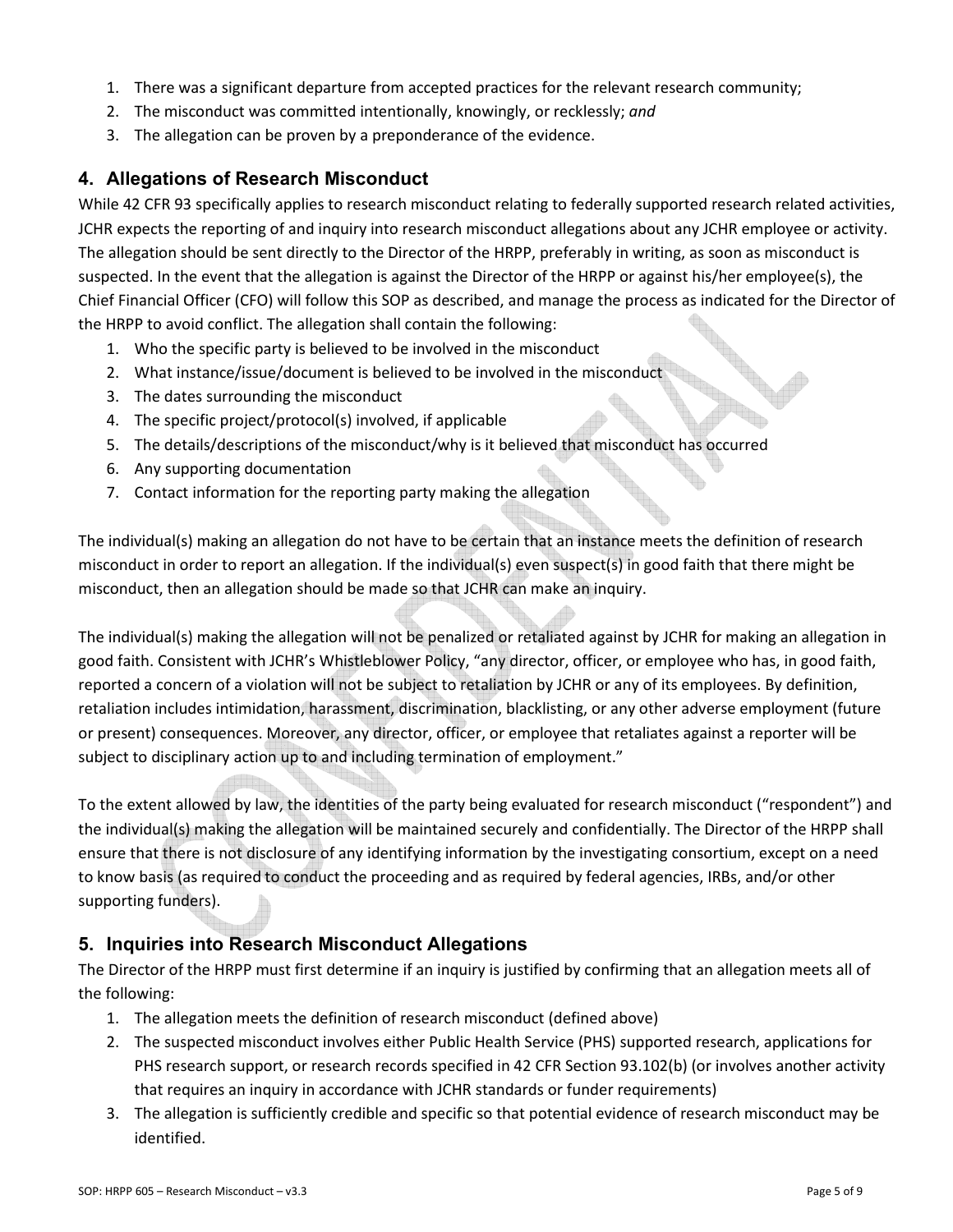If it is determined that the criteria are met and JCHR will move forward with an inquiry, the Director of the HRPP shall notify the respondent in writing that an inquiry is being made (see Notice of Inquiry into Research Misconduct Letter Template  $\{LINK\}$ . The letter, which may be in the form of an email, should be sent as soon as it is practical to do so, understanding that evidence may need to be obtained prior to notification being sent to reduce the likelihood that evidence would be destroyed deliberately, in error, or as permitted during the natural course of record retention processes.

The Director of the HRPP will evaluate the information provided and will determine if there is enough information to warrant an inquiry into research misconduct. The Director of the HRPP will appoint a Consortium to conduct the Inquiry. The Inquiry shall be completed with a report to the Director of the HRPP within fifty-two (52) calendar days of initiation, as documented on a Research Misconduct Inquiry Report  $\{LINK\}$ . If the inquiry takes longer than sixty (60) days to complete, then the Director of the HRPP shall include documentation of the reasons for the delay in the inquiry record.

When the Director of the HRPP notifies the respondent(s) of the results of the inquiry, he/she shall attach copies of the inquiry report and this Research Misconduct SOP. This notification shall inform the respondent(s) of the determination to investigate (or not) as described in the Inquiry Determination Letter Template {LINK}, which may be in the form of an email. The respondent(s) will have seven (7) calendar days to respond to the letter. If it is determined that an investigation is warranted, then the Director of the HRPP must submit the Research Misconduct Inquiry Report to ORI (and other funders as required), including any responses from the respondent(s) about the report, within thirty (30) calendar days of the determination.

#### **6. Investigations of Research Misconduct**

If the inquiry results in a determination that an investigation is warranted, then the investigation shall begin within thirty (30) calendar days of that determination, and will be conducted by a consortium of qualified individuals appointed by the Director of the HRPP. JCHR shall use its best efforts to complete the investigation within one hundred twenty (120) calendar days of the date on which it began, including conducting the investigation, preparing the report of findings, providing the draft report to the respondent for comment, and sending the final report to ORI. If more time is needed, JCHR can submit a request for an extension to ORI in writing. The Research Misconduct Investigation Report Template {LINK} will be used.

As part of the investigation, the consortium shall schedule interview(s) with the respondent(s), witnesses or others as needed, providing advance notice of at least seven (7) calendar days prior to the interviews so that the respondent(s) may prepare and arrange for the attendance of legal counsel, if the respondent wishes. Note: Due to the sixty (60) days permitted for the development and review of the draft report, the time for the actual investigation may be limited to sixty (60) days. Interviews will be recorded or transcribed and filed with the misconduct records, along with any additional documentation, meeting minutes or other records as required. Audio recording and/or transcripts of the interviews shall be provided to the interviewee(s) for review and correction. Corrections and comments must be provided within seven (7) calendar days of receipt by the interviewee.

SOP: HRPP 605 – Research Misconduct – v3.3 Page 6 of 9 Once the consortium prepares the final draft Research Misconduct Investigation Report, it will be provided to the respondent(s) for comment within thirty (30) days of creation via the Research Misconduct Investigation Determination Letter template {LINK}. This letter may be in email format. The respondent(s) shall also have a copy of, or supervised access to, the evidence on which the report is based. The respondent(s) must submit any comments regarding the report within thirty (30) days. JCHR shall ensure that these comments are included and considered in the final investigation report submitted to ORI as an attachment to the Research Misconduct Investigation Report.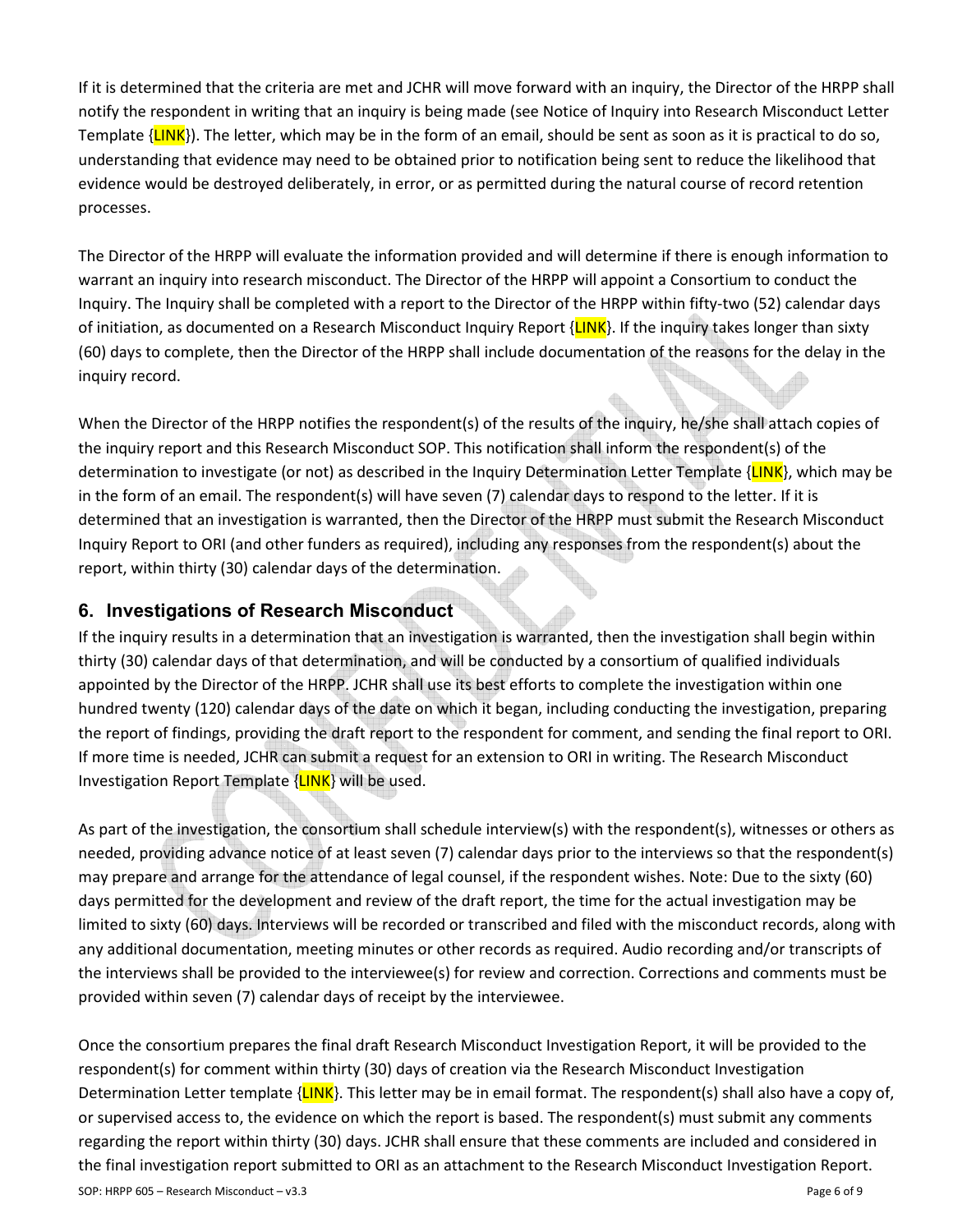JCHR shall maintain and provide to ORI, upon request, all relevant research records and records of our research misconduct proceeding, including results of all interviews and the transcripts or recordings of such interviews.

# **7. General Considerations**

#### **7.1 Obtaining Evidence**

To make determinations regarding the need to inquire, investigate and report, the necessary steps will be taken throughout the proceedings, within reason, to obtain all evidence and records (or certified copies and equivalent data such as a report in lieu of raw data), herein referred to as "records." Additional records may be requested or developed during the conduct of the proceedings such as newly identified evidence, recordings of interviews, minutes of misconduct meetings, etc. All records obtained as part of the proceedings will be tracked using the Research Misconduct Records Inventory Tracker  ${LINK}$ , and will be archived in a secure, limited access folder specific to research misconduct investigations. JCHR shall maintain all records of the research misconduct proceedings for seven (7) years after completion of the proceedings, or any ORI or Department of Health and Human Services (HHS) proceedings, whichever is later, unless JCHR has transferred custody of the records and evidence to HHS, or ORI has advised JCHR that it no longer needs to retain the records.

JCHR's efforts to obtain the necessary records may require the support of additional persons. Only individuals who do not have a potential conflict with the person(s) making the complaint, the respondent, or any anticipated witnesses shall be selected (e.g., in the consortium). Each person will attest to a lack of conflict by signing the Inquiry Disclosure and Confidentiality Form (see Template  ${LINK}$ ). The form also requires that the person attest to their understanding of the confidential nature of the inquiry and subsequent investigation (proceedings) as applicable.

#### **7.2 Ensuring Confidentiality**

JCHR shall protect the confidentiality of all persons and records involved in the proceedings (e.g., the person making the allegation, the respondent, the persons involved in conducting the inquiry and/or investigation, any identifying subject information in records, etc.). All identifying subject information shall be redacted in the misconduct records except where it is necessary to support proceedings. Identities shall be limited to those who need to know to conduct the proceedings, to fulfil reporting requirements, and as permitted by law. However, JCHR must disclose the identities of the person(s) making the complaint and the respondent to the ORI if an investigation will be conducted, and if a hearing is required, HHS hearings are open to the public and confidentiality cannot be guaranteed.

#### **7.3 Protective Measures**

The Director of the HRPP will work with the JCHR director responsible for grants administration, Executive Leadership and the JCHR IRB to determine any measures that need to be taken throughout the proceedings to protect federal funds, public health, equipment, human subjects, and/or research integrity. Such actions may include immediately freezing access to data and removing access to files and folders.

During the proceedings, the Director of the HRPP must notify ORI (and other funders as required) immediately if JCHR has reason to believe that any of the following special circumstances exist:

- 1. Health or safety of the public is at risk, including an immediate need to protect human subjects.
- 2. HHS resources or interests are threatened.
- 3. Research activities should be suspended.
- 4. There is reasonable indication of possible violations of civil or criminal law.
- 5. Federal action is required to protect the interests of those involved in the research misconduct proceeding.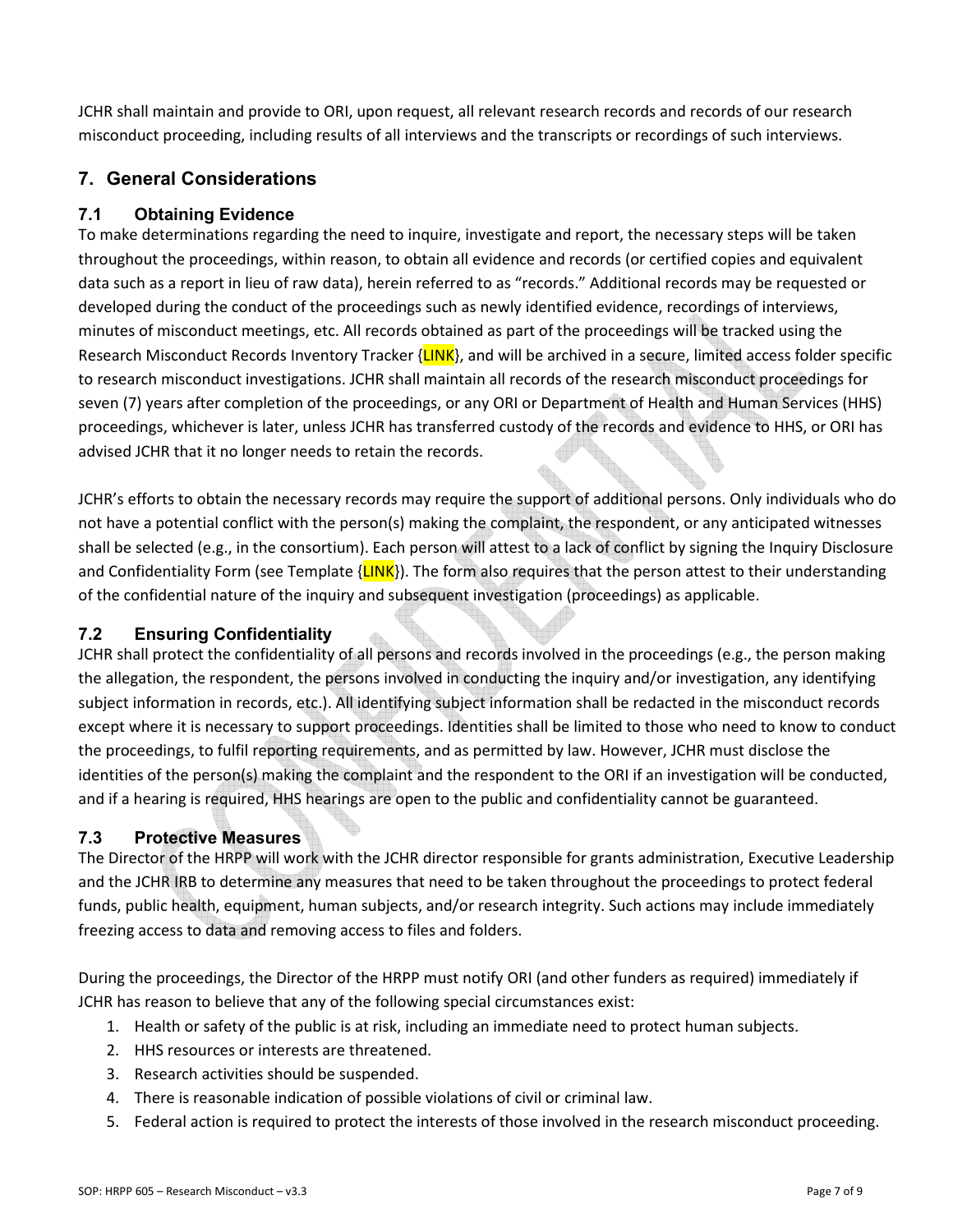- 6. The research institution believes the research misconduct proceeding may be made public prematurely so that HHS may take appropriate steps to safeguard evidence and protect the rights of those involved.
- 7. The research community or public should be informed.

#### **7.4 Ensuring a Fair Research Misconduct Proceeding**

Part of ensuring fair proceedings is the requirement of the burden of proof as required through a preponderance of evidence. Per 42 CFR 93.106(b): "(1) The institution or HHS has the burden of proof for making a finding of research misconduct. The destruction, absence of, or respondent's failure to provide research records adequately documenting the questioned research is evidence of research misconduct where the institution or HHS establishes by a preponderance of the evidence that the respondent intentionally, knowingly, or recklessly had research records and destroyed them, had the opportunity to maintain the records but did not do so, or maintained the records and failed to produce them in a timely manner and that the respondent's conduct constitutes a significant departure from accepted practices of the relevant research community. (2) The respondent has the burden of going forward with and the burden of proving, by a preponderance of the evidence, any and all affirmative defenses raised. In determining whether HHS or the institution has carried the burden of proof imposed by this part, the finder of fact shall give due consideration to admissible, credible evidence of honest error or difference of opinion presented by the respondent. (3) The respondent has the burden of going forward with and proving by a preponderance of the evidence any mitigating factors that are relevant to a decision to impose administrative actions following a research misconduct proceeding."

Further, to ensure fair proceedings as described herein, JCHR shall:

- 1. Use diligent efforts to ensure that the investigation is thorough, sufficiently documented, and includes examination of all research records and evidence relevant to reaching a decision on the merits of the allegations;
- 2. Provide respondent(s) sufficient opportunity to review, respond to, and include comments in reports;
- 3. Record or transcribe each interview, and provide the recording or transcript to the interviewee for correction, and include the recording or transcript in the record of investigation;
- 4. Pursue diligently all significant issues and leads discovered that are determined relevant to the investigation, including any evidence of additional instances of possible research misconduct, and continue the investigation to completion;
- 5. Comply with any additional actions requested by ORI or other agencies;
- 6. Comply with the requirements for conducting an investigation in 42 CFR 93; and
- 7. Take all other reasonable steps to ensure an impartial and unbiased research misconduct proceeding to the maximum extent practicable.

#### **7.5 Other Notifications**

In addition to submitting the final Research Misconduct Investigation Report to ORI, the report may also be included in submissions to others, such as:

- JCHR Institutional Review Board (IRB)
- Office for Human Research Protections (OHRP)
- Food and Drug Administration (FDA)
- Other agencies and funders as applicable
- Local IRBs (in accordance with the terms of the Reliance Agreement)